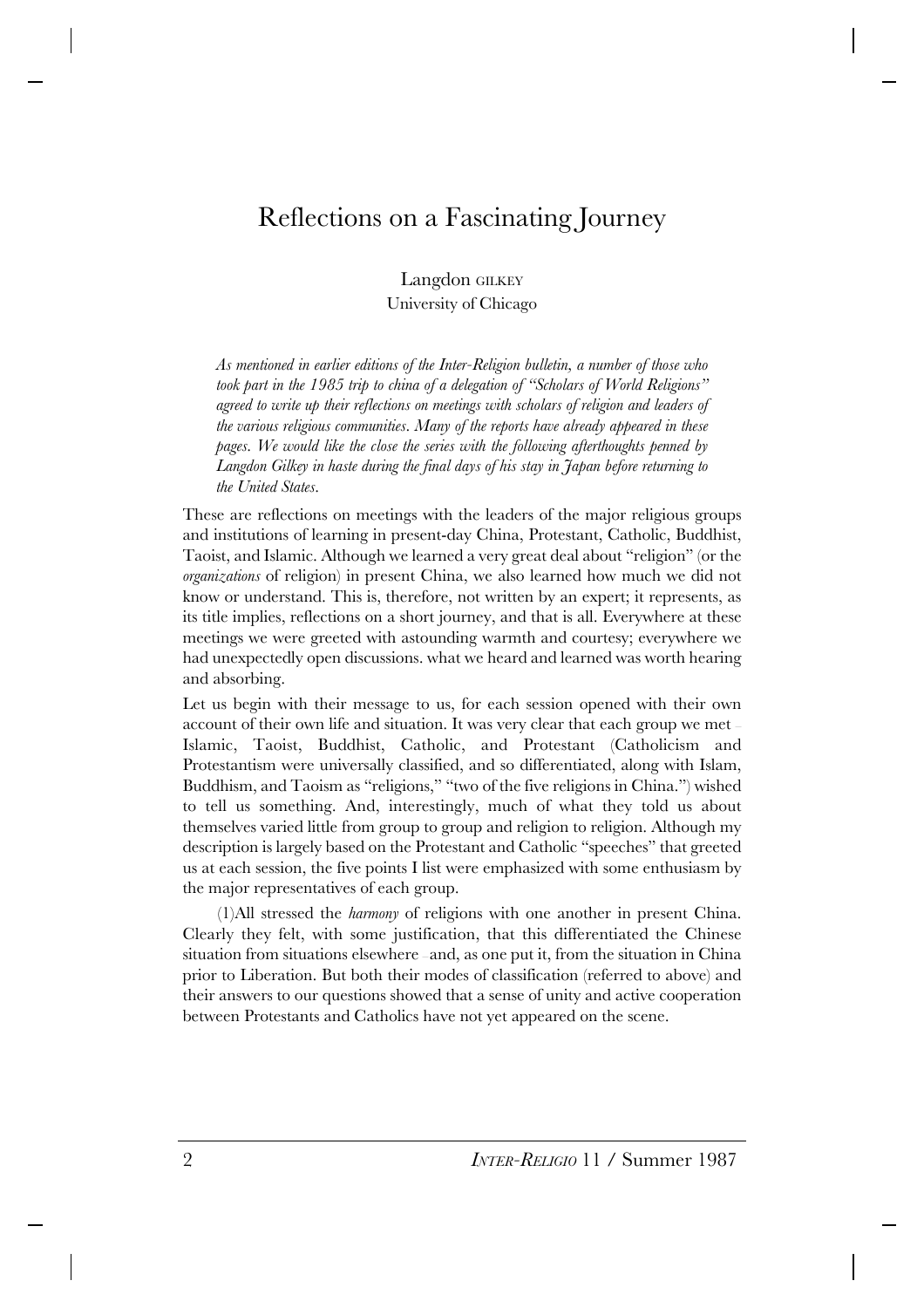(2)Perhaps the point of greatest emphasis in the majority of the speeches was the reality of *freedom of religion:* in socialist Chinese life. It seemed to me they felt this would surprise us — and perhaps it did. The representative of each group told us with justified pride of the recent change in the national constitution, a change that removed the clause granting "freedom of propagation" to atheism; and each pointed out that this removal was the result of *joint* action by the relevant religious groups: Catholic, Protestant, Buddhist. Despite the turmoil and persecution of the recent Cultural Revolution (of which all spoke openly, and all roundly condemned), this freedom, they felt, was now secure; the policy of "Let one hundred schools contend" was now securely that of the established government. For them religious freedom and burgeoning religious groups represent a most important aspect of the new socialism developing in China, a development to which each group heartily wished to contribute.

(3)The third message communicated to us, sometimes directly, sometimes indirectly, was: "Leave us alone; do not interfere; let us work out this new experiment, this new Chinese creation (a socialism with strong religious components) by ourselves." Over and over they emphasized that by this they did not mean either alienation or separation or isolation; on the contrary they would welcome frequent and close contacts of all sorts. And several gave warm credit to the past efforts of Western missionary societies to help China and its people. Nevertheless it was perfectly clear that *no* interference, no planning or directing, from abroad would be tolerated. In the new age, Christian work at all levels would (as the Three-Self Movement itself states) be self-initiated and self-directed.

(4)The most fundamental theme of their remarks — to be explicated further below— was that with Liberation (1949–1950) religion in China had entered a New Age. As Chinese society now represented a new reality sharply differentiated from its oppressive feudal, bourgeois, and colonial past, so religion in China represents a new reality different from its missionary past and so genuinely indigenous and not any longer foreign. Thus it is quite natural that religion now show an astounding new vigor. Figures representing astounding growth and vitality were regularly recited to us, whether at the local churches we visited, at organizational headquarters or at the academies studying religion — and these almost certainly valid figures were often contrasted with the lack of growth in the century and a half of colonialism. Religion is now "Chinese" and not foreign; moreover (and most crucial of all) it functions differently in the new social situation. Thus is it healthy and prospering. Only at the Islamic and Buddhist centers was this motif muted; Catholics and especially Protestants felt they we are expanding both numerically and with regard to spiritual vitality.

*(5)*Corresponding to the rapidly growing congregations was the appearance of departments and institutes devoted to the study of religion — in Beijing, Nanjing, and Shanghai. Interestingly (to one used to the American academic scene) but understandably (these represent, after all, *government* establishments) the departments and institutes seemed to present to us a more "orthodox" face (orthodox in the political not the theological sense) than did the churches or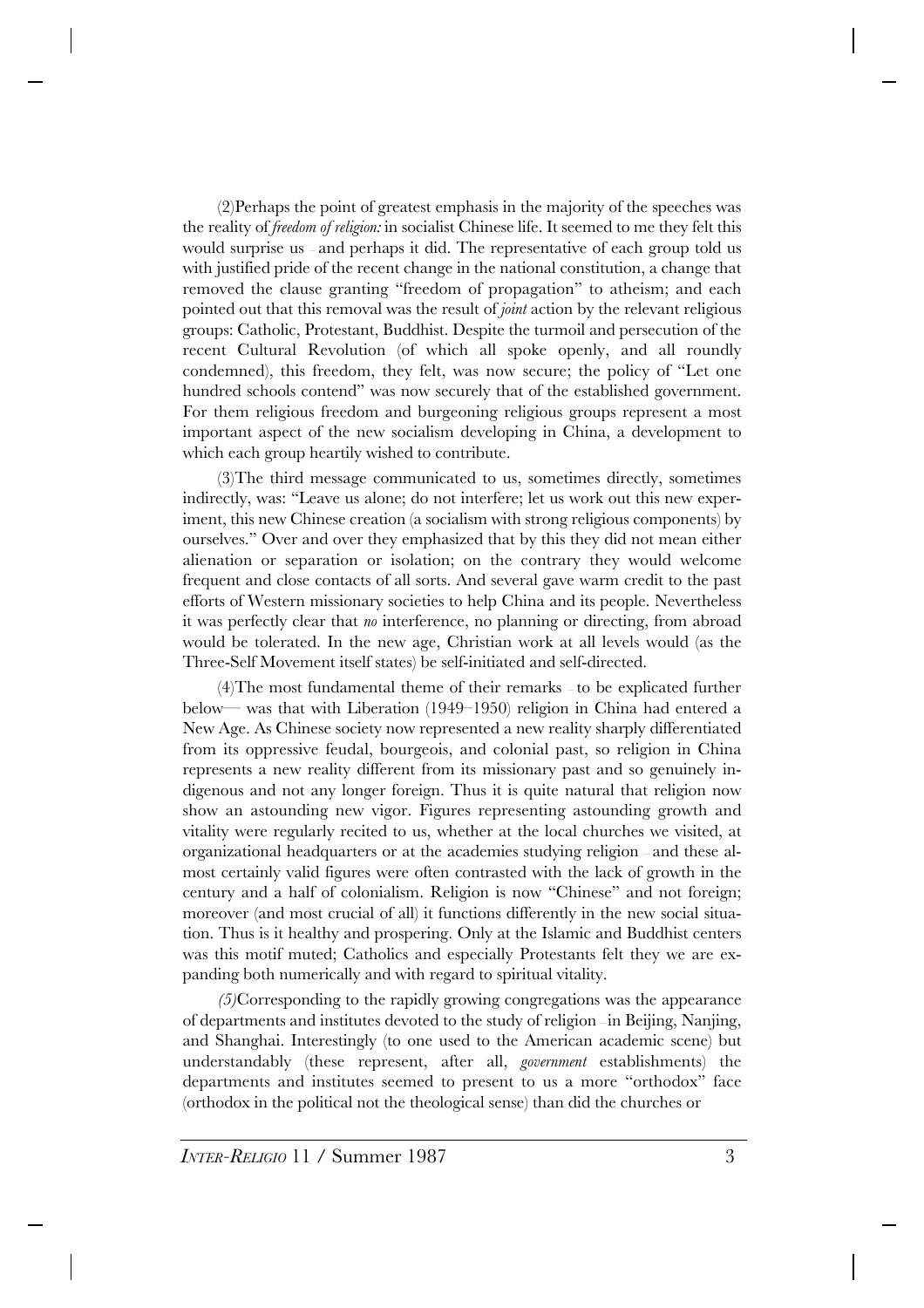seminaries. Their task, a familiar one to departments of religion in the West, was declared to be the "scientific" or "objective" study of religion; and their long-term goal was through that objective study to develop a creative understanding of the new role of religion in the new society, the "function of religion in Chinese socialism." Through these studies and reflection, therefore, these inquiries would take their place alongside those of economics, political science, and psychology as providing one of the necessary academic ingredients to the theoretical understanding and practical implementation of socialist China. No wonder they were excited about what was happening — and about the vast possibilities for "serving the people" now opening up to institutes and departments of religious study!

We all reflected on this common message and the facts (statistics, events, and ecclesiastical developments) that accompanied it. We discussed it together in bus and train; and our reflections appeared through our questions to our hosts at each session. (We were always invited to ask freely any questions we could think of.) The following reflections are a kind of personal distillation (for which I alone am responsible) of these discussions and questions, an attempt to sum up on the one hand the common *theory* about religion which seemed to lay behind what they said to us and on the other our main reaction to it. The most clearly articulated statements of the theory were given to us at meetings with the faculty of the Department of Religious Studies at Nanjing University and at the Institute for the Study of Religion at the Academy of the Social Sciences in Shanghai.

\_\_\_\_\_\_\_\_\_\_\_\_\_\_\_\_\_\_\_\_\_

The question that oriented their objective study of religion in China, so they said, was the question of the role or function of religion in socialist China. At first this seemed to me to be a quite ordinary sort of question, familiar and even banal in the sociology of religion. As I listened, however, its weighty import sociological, historical, theological, and even political — became apparent. As they understood this question, they saw this new role in socialist China as directly juxtaposed to and so in conflict with *both* the older, oppressive role of religion in traditional China, in Western capitalist cultures, and in the imperialist, colonial period of pre-liberation China, *and* to the purely negative role assigned to religion by orthodox Marxism. What they wished to uncover, by their inquiries and their conclusions therefrom, was the new, *positive* role of religion in Chinese socialism, a new role where religion served the life of the people and built up the emerging socialist society rather than opposing both. Thus quite consciously they distinguished themselves both from the understanding of religion in the capitalist West and from that of the "leftists" (the Gang of Four and their allies). In the new age religion has or will have a new function — as does everything else. This is, as one said, "authentic Marxism," the *real* view of religion of true socialism now for the first time uncovered by the Chinese experience. It also means that every previous interpretation of religion, while provisionally helpful in some regards, is now quite out of date. "Our job is to understand this new role as it emerges.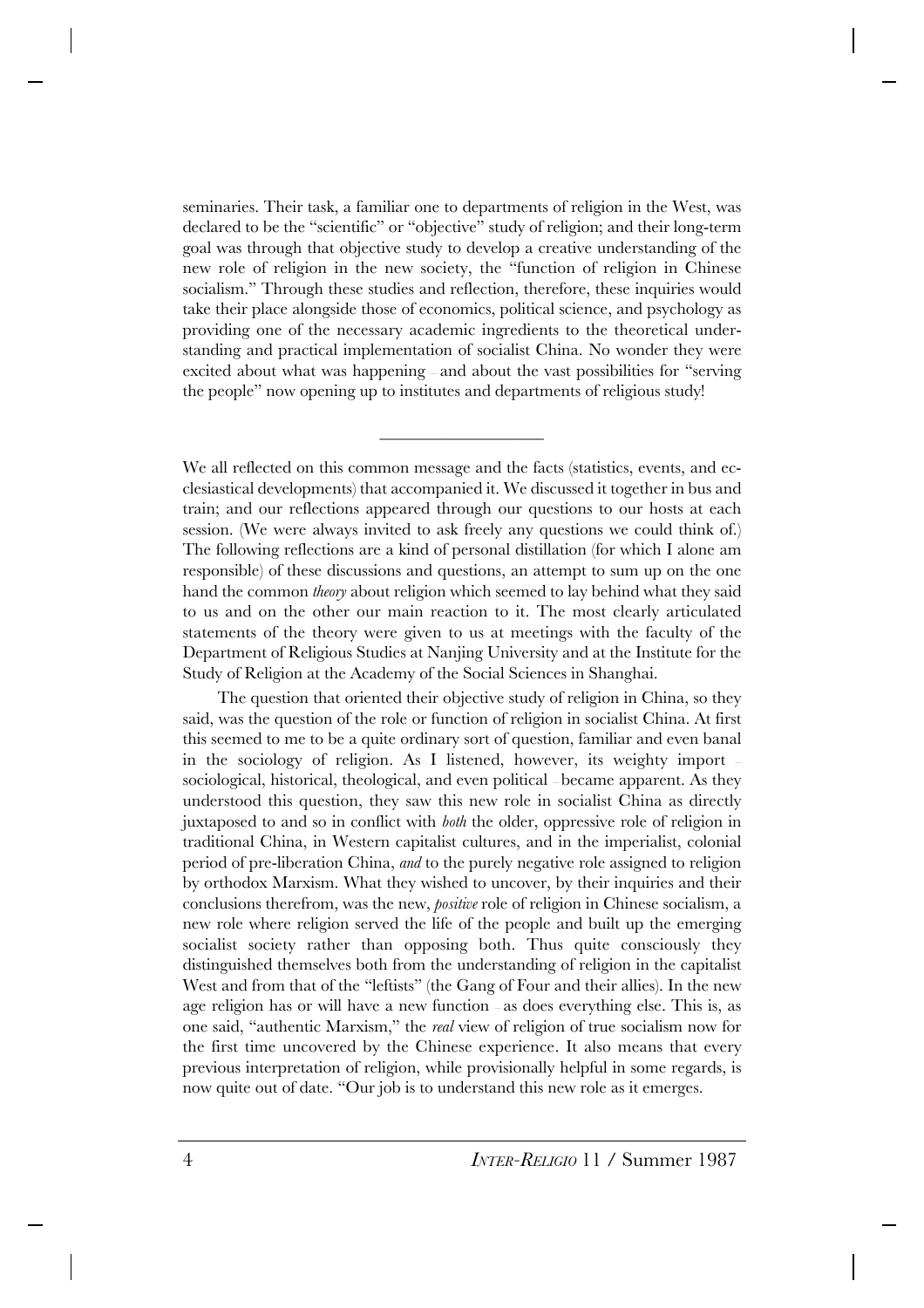The main principle structuring this new role – and so guiding inquiry into it – is that of *coherence,* the coherence of religion and its society, as Deputy Director Xiao of the Academy in Shanghai put it. The coherence of religion with its social matrix has been a perennial problem, he said. In the past religion was incoherent with the people's interests; it expressed the standards and aims of the ruling classes and thus oppressed the people. When, therefore, the people interests became predominant through revolution, religion then became almost extinct. But now religion can — and must — be adapted to the new socialist reality and express rather than oppose these common interests. Thus has it, as many said, "comedown to earth from heaven" and begun "to serve rather than to oppress the people." One notes here the key (and new) point that like other major social elements, (politics, customs, trade, etc.) religion changes its role and function in the new age and thus acquires quite new characteristics not present previously; this is the "authentic" Marxist doctrine on religion.

Now, he continued, the conditions are ripe for this new development. On the one hand, religious believers completely support the aspirations and policies of the new government; on the other hand, the government has seen the benefit of freedom of religion and enacted this as its policy. The basis, therefore, for coherence is established. Is this merely provisional? No. The Communists are realists; and they can wait. The natural laws of social development will in the end eliminate religion as human needs are met. It is no use trying to force prematurely this final development by the power of governmental edict and authority; history shows the futility of such attempts. Far better is *unity* (the United Front Policy) in building the new socialism, and using the moral power of religion to help do so. Devoted to the Motherland, religion can contribute to this effort. Here individual differences of ideology (theology) between religions are irrelevant. Most important, wherever incoherence with the culture appears (and it still does), this is, we know, the work of reactionary forces. Part of our task at the institute, therefore, is to investigate and monitor these patterns of coherence and of incoherence, reflecting respectively the religion of the new age and the religion of the old age.

This was a very clearly articulated position, enunciated by one who did not aspire to be either Christian or religious. It appeared in markedly "softer" form from Christians with whom we met, for example in the Religious Studies Department at Nanjing. There too the new role of religion in the new society was emphasized — in fact one sentence was translated "Christianity is now almost a new religion." The "work" of the Christian ("serving the people") were described as cooperation in building the new society; and support "for the Chinese people led by their government in international affairs" was unequivocally assumed, taken for granted, as one put it. In sum, full participation in the life of the nation through cooperative work in the society was held to be the decisive sign of Christian love. Thus has, said they, Christianity "come down to earth," shed its instrumental use by the ruling classes, and arisen a proud and significant part of the New China. In this context the suggestion that religion, and the Christian religion in particular,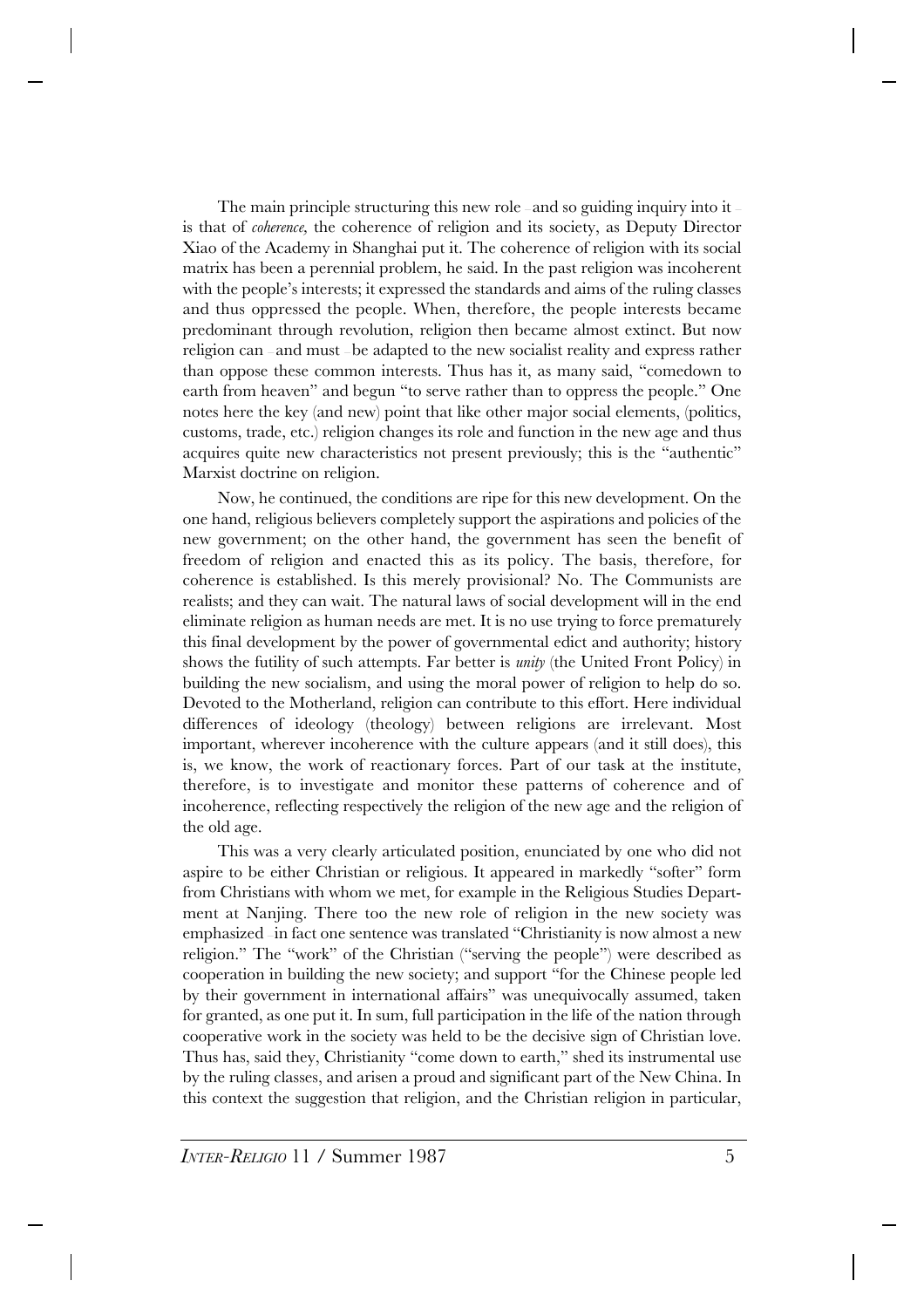could and should be *critical* of the government or of Chinese foreign policy quite literally made no sense to our hosts. Individual citizens or groups of citizens, they said, can discuss policies, and argue about them even critically through the regular political channels for such common debate. But once the policy is decided, then obedience is necessary *amid* implemented. In all such debate about public policy, religion as such, and any religious group *as such,* has no role; religion is an individual matter, a matter of personal worldview and personal conduct; its realm of legitimate concern lies quite outside issues of public policy. It represents something that *differentiates* persons in China, not what binds them together in their common cause. With regard to that common cause, therefore, the sole role for religion is cooperation: "We are called to love our church and our country at the same time." "The only permanent and universal principle is devotion to the Motherland<sup>"</sup>

There seemed *to us* to be evident here a trust that the government represents, and will always represent, the real needs or interests of the people that was quite unwarranted. It was unwarranted both by the sins and follies of governments in general world history and by the recent and openly recognized governmental evil of the Gang of Four and the Cultural Revolution. (An ironic example of this was that in the Catholic cathedral in Nanjing the city *government emit* had hidden and so preserved the valuable liturgical objects of the cathedral, thereby preventing the officially inspired Red Guards from destroying them!) But to our hosts the first (the lessons of general history) was irrelevant because of the new reality of the New Age, and the second (the Gang of Four) was resolved by their confidence in the present policies and direction of the New China.

Speaking theologically, it appeared that a powerful *eschatology* was here at work: the New Age has come, the new reality has been realized—not yet in full but surely in promise and in beginning. Traces of the old remain to be sure, but we can look forward with utter confidence to the steadily increasing fulfillment of what is here *in nuce,* a mere seed. It is also no wonder that the symbol of the *Resurrection* is universally mentioned and made central: in Biblical studies, in preaching, in our discussions. What is referred to by means of that symbol is the resurrection of the Church and the churches from their death, first the death in colonial times and now recently the death suffered in the Cultural Revolution. Obviously for them the churches have moved beyond the period of the Cross, the time of suffering and alienation when protest and criticism, even resistance, are relevant. We now live in the age of realized promise, of resurrection — and so cooperation and service to the community represent the sum of Christian obligation. As the professor of New Testament at Nanjing Seminary reminded us:"Paul instructs us in Romans 12 that what is good for the people is what we should do."

To this individual "reflector" such confidence in the reality of realization, in realized eschatological fulfillment, must always be balanced (or more than balanced) by the recognition of *transcendence,* and so of continuing unfulfillment,